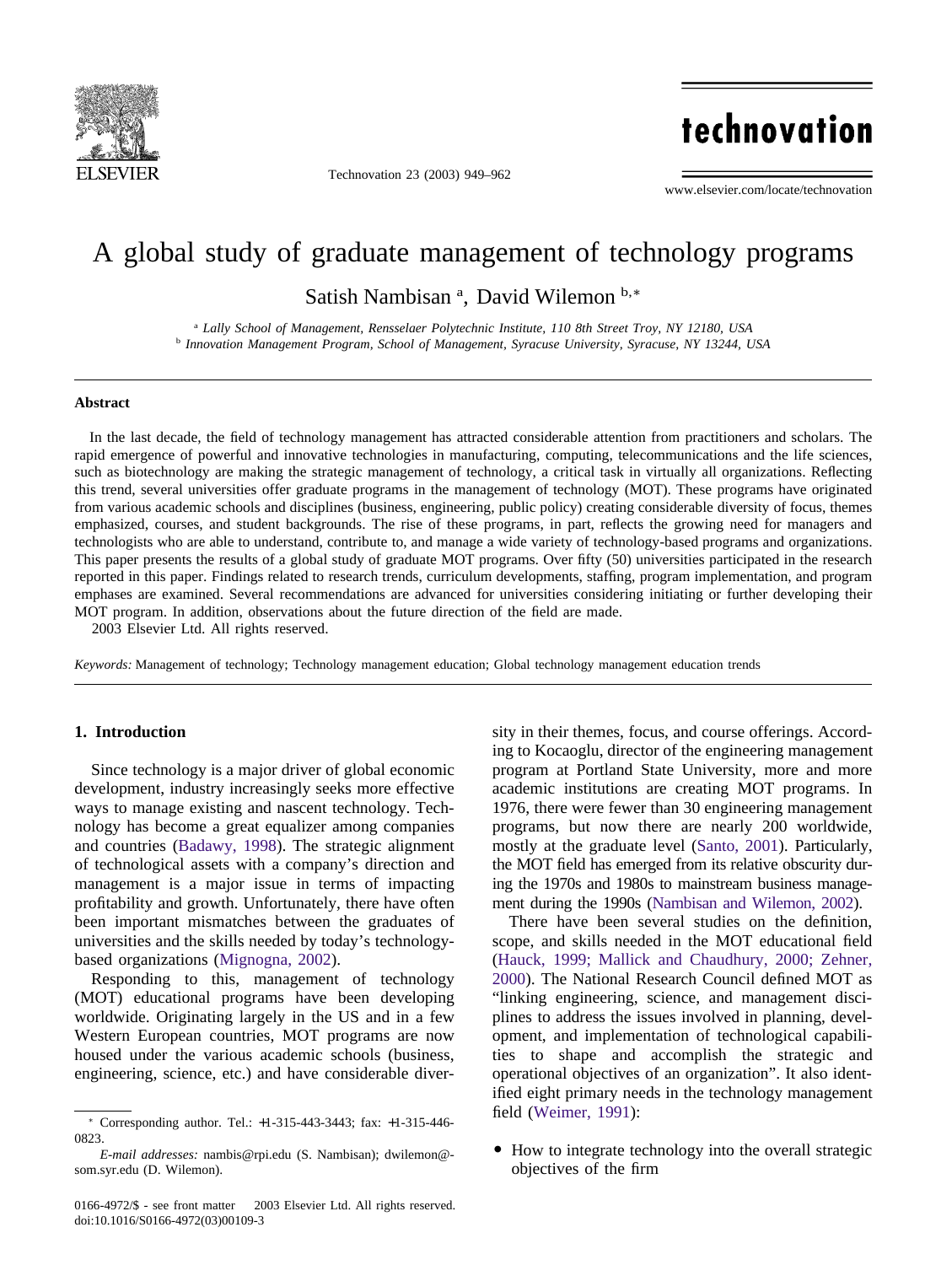- How to get in and out of technologies faster and more efficiently
- How to assess/evaluate technology more efficiently
- How to accomplish technology transfer
- How to reduce product development cycle time
- How to manage large, complex and interdisciplinary or interorganizational projects/systems
- How to manage the organization's internal use of technology
- How to leverage the effectiveness of technical professionals

Badawy further defined MOT as "a field of study and a practice concerned with exploring and understanding technology as a corporate resource that determines both the strategic and operational capabilities of the firm in designing and developing products and services for maximum customer satisfaction, corporate productivity, profitability, and competitiveness" [\(Badawy, 1998\)](#page--1-0). Simply stated, MOT attempts to answer the question of how an organization can maximize gains from its technological assets [\(Nambisan and Wilemon, 2002\)](#page--1-0).

A few researchers are currently examining the differences between MOT and engineering management (EM) despite the existence of several areas of common interest. EM primarily focuses on the process of managing the engineering function itself, while MOT is a much broader concept [\(Mallick and Chaudhury, 2000\)](#page--1-0). Khalil and Garcia-Arreola point out that "MOT is not an easy task. It combines a variety of technical fields with business insight, requiring a wide perspective of both engineering and business issues. Such perspective is not provided by current MBA or engineering programs" [\(Santo, 2001\)](#page--1-0).

All these attempts to delineate the emerging MOT field converge into a few common thrusts: interdisciplinary efforts, industry partnerships, international perspectives, and integrative, multidisciplinary approaches. While scholars and practitioners are becoming more knowledgeable about the special focus of the MOT field, many organizations are facing the demands of fastchanging markets requiring a shift of focus from the "traditional factory model" largely designed for manufacturing to a new paradigm that demands a more sophisticated, diversified graduate program curricula. Our "Global Survey on MOT Graduate Programs" was conducted by surveying over 170 US and non-US universities. The study aims at assessing the state-of-the art of contemporary graduate MOT education by exploring various dimensions of these programs.

#### **2. Research objective**

The objective of this study is to report the status of graduate MOT education worldwide and to highlight emerging trends regarding program types, major program themes, anticipated program directions, and the various program management issues encountered in the field. Specifically, we focus on the following:

- Types of MOT programs (i.e. administration entity, duration, degree type)
- Major MOT curriculum focus
- Growth patterns of MOT graduate programs
- Faculty staffing issues
- Types and extent of internal/external cooperation
- Future direction of MOT programs

#### **3. Research method**

#### *3.1. Sampling procedure*

The sampling method employed was a convenient and non-probability sampling approach. The sample included faculty members, MOT program directors, university administrators, or deans from the US and non-US universities that offer MOT programs.

In the first phase, our target population was framed by identifying universities that provided MOT programs through an Internet search as well as major MOT-related journals, conference papers, and organizations such as International Association for Management of Technology (IAMOT; [www.iamot.org\)](http://www.iamot.org), Institute for Operations Research and Management Sciences (INFORMS; [www.informs.org\)](http://www.informs.org), Portland International Conference on Management of Engineering & Technology (PICMET; [www.picmet.org\)](http://www.picmet.org), etc. We also sent letters to the Deans of 392 American Assembly of Collegiate Schools of Business (AACSB) member schools to identify MOT directors and/or MOT faculty members. Once our target sample was identified, a questionnaire was sent to the sample population. After the first phase, follow-up letters were sent to those not responding to our initial questionnaire to increase the response rate. As a result, our total sample population size was 170.

#### *3.2. Instrument development*

The major data collection instrument was a questionnaire. The final version of the questionnaire was developed after preliminary tests in an effort to increase the reliability and validity of the questionnaire. There were 38 questions. The questions were composed of single or multiple choice questions as well as open-ended questions. The purpose of the open-ended questions was to capture more detailed information that could not be communicated via single/multiple choice questions. The questionnaire was designed to identify the current thrusts and practices of MOT programs as noted in our study research objectives (i.e. MOT program types, faculty